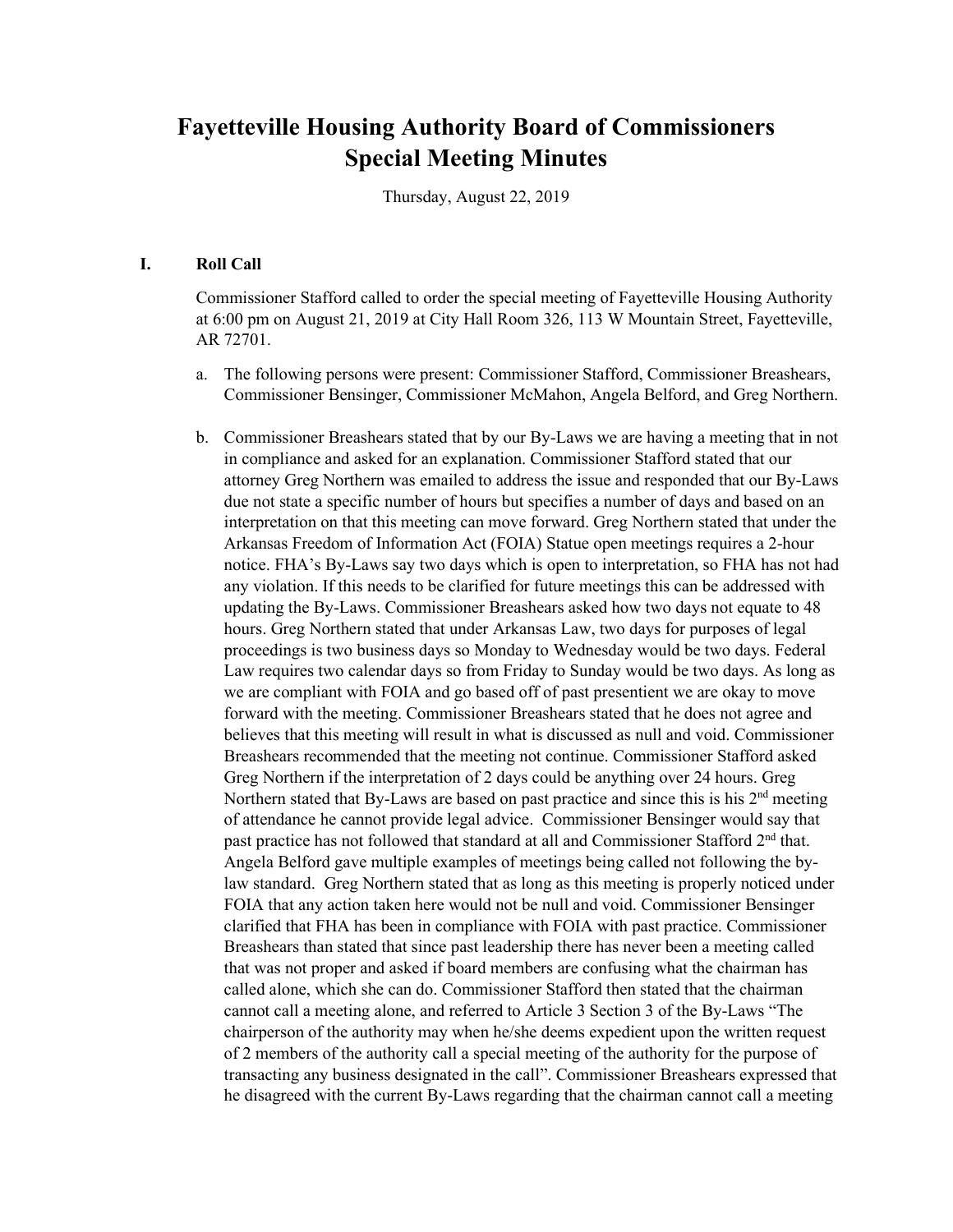alone. Commissioner Stafford brought back the topic of our past practice and expressed that changes can be made when FHA updates the By-Laws. Commissioner Stafford stated she was confident that FHA could move forwarded with the meeting. Commissioner Breashears wanted it noted that he objected to the meeting.

#### **II. New Business**

a. Resolution #1169- Authorization to convert Community Center Manager to Resident Engagement Coordinator.

Angela Belford explained the current Community Center Manager position at 32 hours and is classified as a full-time employee. Informed the board that the current Community Center Manager has submitted her resignation so as we look at replacing her, the job had grown under her leadership. In addition, the board has urged FHA to better connect with our Section 8 clients and desire to promote homeownership. The Community Center Manager position is paid 100% out of public housing. Stated that the new position covers the majority of Hillcrest Towers (32 hours) and the other portion devote towards voucher engagement and homeownership engagement (8 hours). A portion of the salary would then come out of the voucher program and PRBA. Angela proposed to change the title of the position and add an additional 8 hours. The 8 hours would be allocated from the voucher program reserve fund. Commissioner Stafford asked how quickly FHA planned to fill the position. Angela informed the board that when the position was originally filled there was another applicant who has since applied for two other positions with FHA. Since she has already met our residents and been through the interview process, we would be able to give a job offer quickly. Expressed that this job is very critical to our success and renovation. Commissioner Stafford opened discussion to the board. Commissioner Breashears stated that Jenny gave her notice on 8/13/19 and FHA had a board meeting on 8/14/19. He asked why this topic was not brought up at the 8/14/19 board meeting and are instead having a special meeting? Angela stated that by the time the notice was given, the notices for the 8/14/19 agenda were already published. Commissioner Breashears then asked how much the position would cost. Angela stated it would be \$8,000 per year. Based on the duties of the job description, Commissioner Breashears expressed that he believes the person to fill the position should hold a bachelor's degree. Angela pointed out the job description stated or "equivalent experience", which she does. Commissioner Breashears asked if she would be under a probationary period and Angela responded that yes, she would, and it would be 90 days. Commissioner McMahon referred back to the resident engagement piece of the job and asked if the position will be at any of the other properties. The way that the job has been structured, the renovation has been a focus but has already started to be the point of contact for other resources for engagement. As the renovation wraps up and streamlined, that role will absolutely be spending time with other properties. The social work intern will also be spending time with the other properties. Commissioner Breashears asked if there would be an assigned percentage of time with this position. Angela stated that 20% would be for the voucher program, 15% for PBRA, and the remainder 65% would be for public housing. Commissioner Breashears asked what would take place at Morgan Manner. Angela gave examples of mediation and conflict resolution.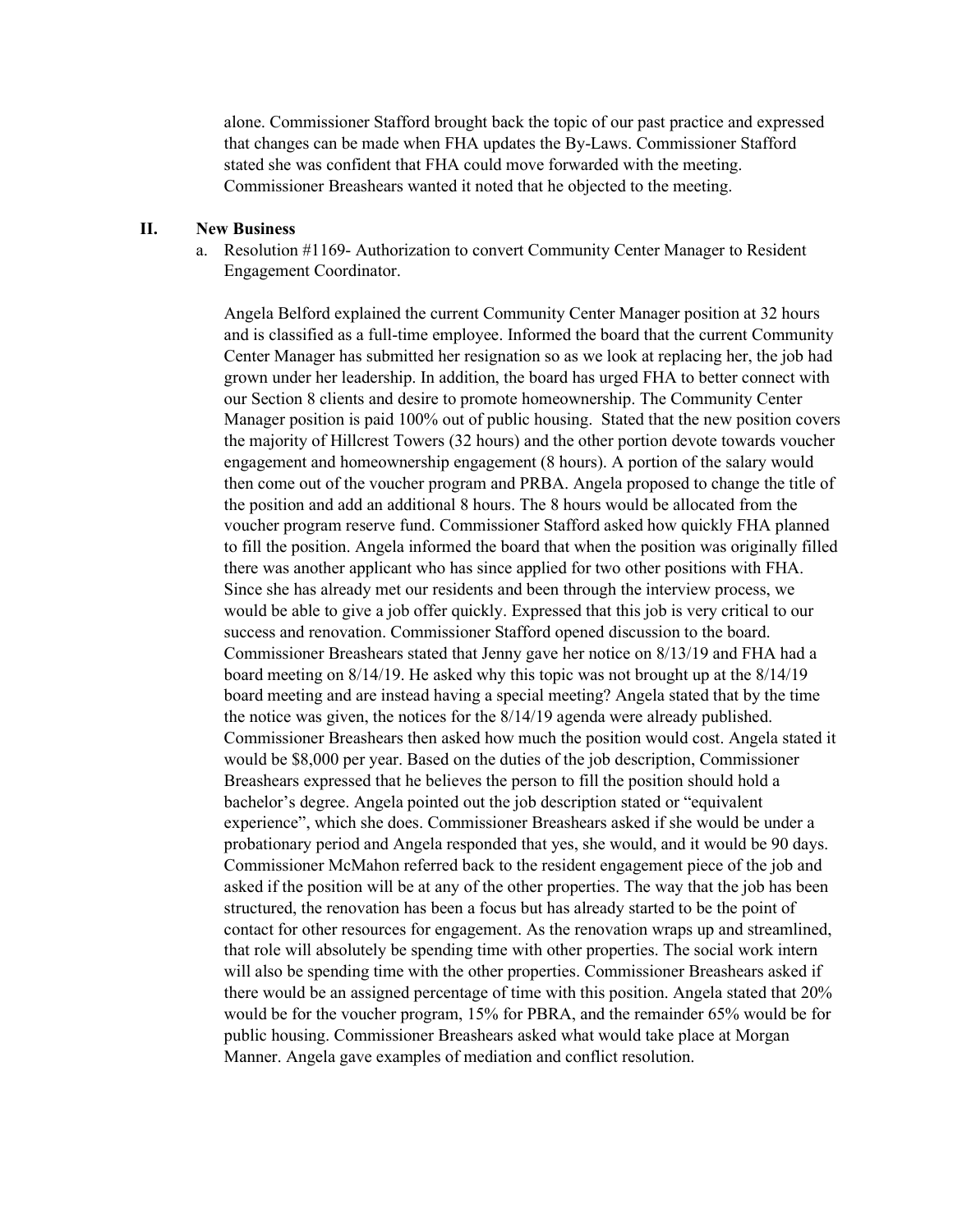Commissioner Bensinger made the motion to approve Resolution #1169 to authorize the conversion of Community Center Manager to Resident Engagement Coordinator. Commissioner McMahon 2nd the motion. Roll call. Commissioner McMahon Aye, Commissioner Bensinger Aye, Commissioner Stafford Aye, Commissioner Breashears requested to abstain. Resolution passes.

## b. Resolution #1170- Authorization to apply for NWA Continuum of Care Domestic Violence grant

Angela Belford stated that last month the board authorized FHA to apply for Permanent Supportive grant and the CoC assumed that the domestic violence grant was going to be pursued by one of our 2 domestic violence providers. Neither have the capacity to apply at this time. This year is unique with the additional funding with HUD that is renewable. We would be able to provide the rental assistance for up to 12 and then Peace at Home provide the additional supportive services. What we hope is that this can become a model to the community. This would serve about 10 households for 12 months. The match would be provided through housing search services with our housing navigator and the social worker will be able to provide support. We would also refer additional supports to Peace at Home and Ozark Guidance Center. Angela stated that the deadline is 8/23/19. Commissioner Stafford asked for clarification on what services FHA would be providing. Angela stated that FHA would only be providing rental assistance but would provide minimal supportive services as an in-kind match. Peace at Home will have the capacity to provide the wrap around services. Commissioner Breashears asked if FHA would get paid a fee from HUD with this grant. Angela stated that with this grant we can allocate 10% for administrative costs. We have taken 5% of the administrative costs and then will donate the remaining 5% for the in-kind match. Commissioner Breashears asked if FHA would be using any of our facilities. Angela Belford stated that this would be scattered site locations and we would use our Housing Navigator, Housing Specialist, and the social worker. Angela explained the timing of the grant. FHA will we apply in September, be notified in January if we have been awarded or not, the grant agreement will be issued by May, and we could start billing the grant in July. Commissioner Breashears expressed that when something like this comes up it is nice to have time to review the material to prepare for the meeting. He stated that he understands that some things need to be acted upon quickly but that it seems like FHA has been doing a lot of things quickly lately. He hesitates to burden the FHA with more responsibility when he doesn't have the details and would like more information in the future. Commissioner Bensinger stated that as a point of order, as a board we have agreed that if it something that is going to be a directive, is it something that needs to be voted upon by the board. Commissioner Stafford stated that a policy directive needs to be voted on by the board. A single commissioner can make an informal request, but it doesn't carry the weight of a policy directive. Angela did let the board know that FHA found out about the grant of Friday and needed input from the CoC to see if this was a good idea for our community, which is why there was last minute notice.